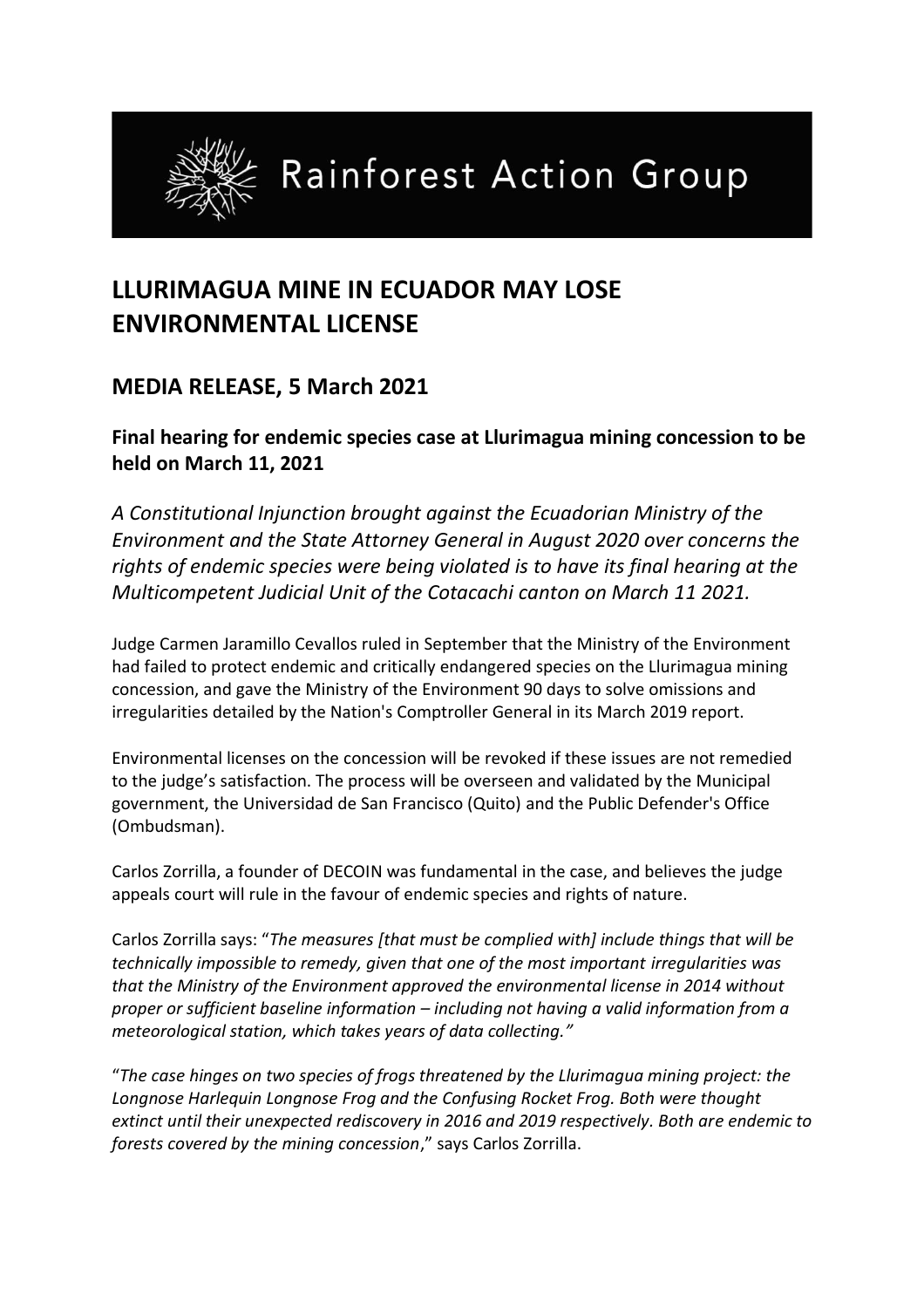"*The full ruling released on October 22 last year states that Nature has intrinsic rights that are completely independent to human or civil rights; that these rights were violated when the State did not control mining activities in the Llurimagua concessions; that the Ministry did not take into account adequate protection for species in danger of extinction; and that the judicial protection was also violated*," says Carlos Zorrilla.

"*The judgement states that while the destruction of a few trees or a couple of the last remaining frogs of a certain species may not be significant from the public interest perspective, it is certainly significant to those specific species*," Carlos Zorrilla says.

The ruling would also pave the way for other similar cases to halt mining activities in areas where endemic species are found. Ecuador's high rate of endemism means this could apply to most of the country.

"*Besides it being a watershed ruling to protect endangered species and their habitat and stop extractive development in fragile ecosystems, the ruling creates jurisprudence in support of the concerted effort to insert Rights of Nature statues into local and national throughout the world,*" says Carlos Zorrilla.

A campaign "Intag as a Sanctuary of Life" is strongly backed by the Cotacachi County Government, with the Mayor publicly expressing an interest in creating a local law to declare all of Intag and Manduriacu a Sanctuary for Life. This would put it at loggerheads with the national government, which has been threatening local governments with criminal proceedings if they pass anti-mining ordinances.

Huge road signs have been erected by the local government to support the campaign, and on March 3, [the ordinance was officially turned over to the Municipality](https://fb.watch/3-MRX-0ALl/) for approval.

## **FOR MORE INFORMATION PLEASE CONTACT CARLOS ZORRILLA, +593 98 664 7518, toisan06@gmail.com**